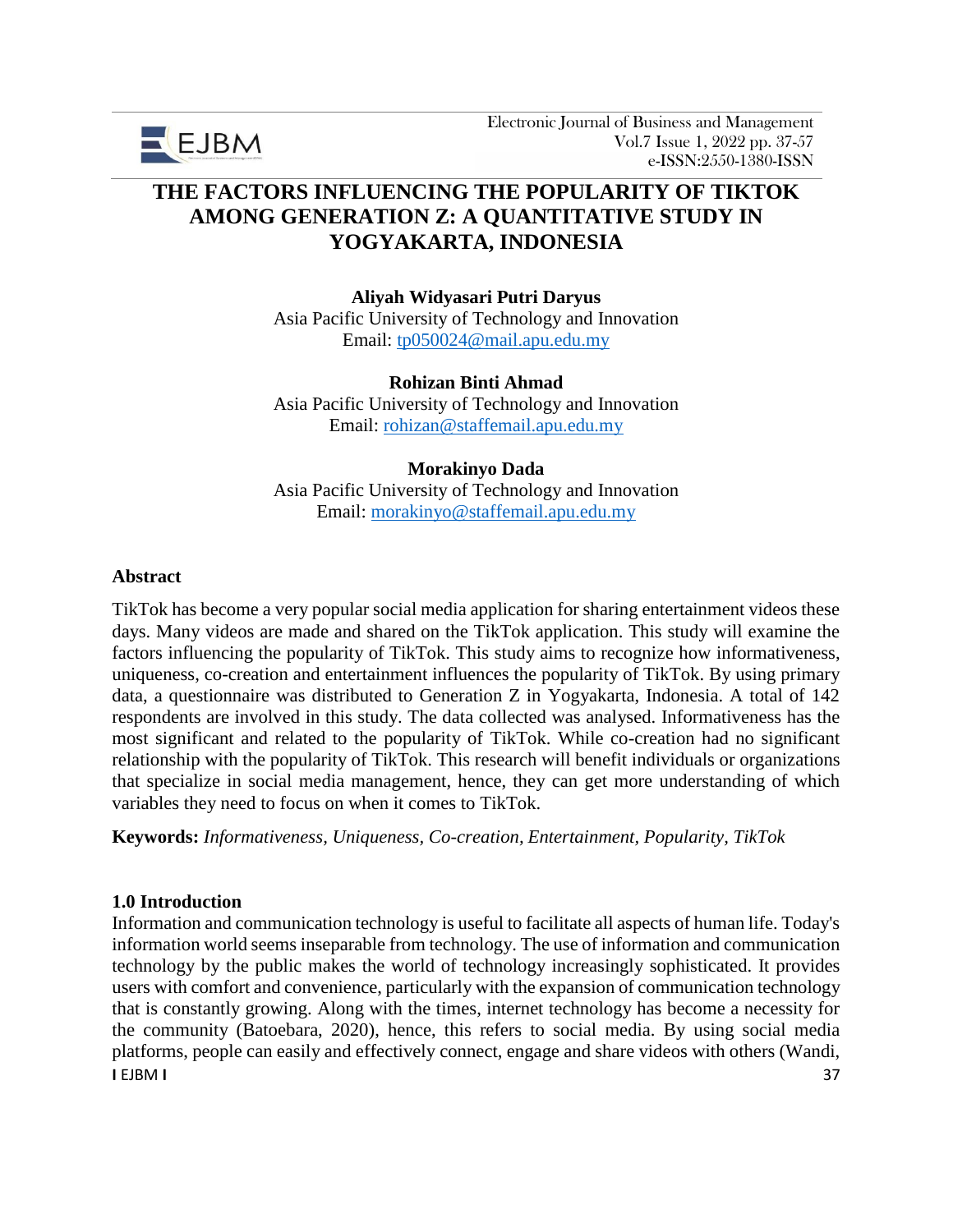2020). Social media has given a significant convenience and pleasure in this rapid and advanced century. Currently, the social media video sharing platform is only downloadable on smartphones. Social media is online networking, with its users being able to easily engage, distribute, and produce content, namely blogs, social networks, wikis, sites, and the digital environment (Cahyono, 2016). Commonly used social media such as Instagram, YouTube, Facebook, Twitter, WhatsApp, YouTube, TikTok, etc. However, the main discussion in this report is TikTok.

TikTok short video app is an application for mobile video sharing and creation, formerly established as Musical.ly, which has caught the attention of young viewers throughout the world (Bresnick, 2019). TikTok was founded by a company named ByteDance, in Beijing, China. In China market ByteDance have an app called "Douyin", hence to expand the market, the company released TikTok for the international market in 2017. TikTok provides a unique way for users to share creative videos of themselves, their environment, or compile external audiovisual content. Even text superimposed on a coloured backdrop consists of the simplest videos they can create on TikTok. By adding pictures, video clips, and sounds, the content can then be more interactive. The duration of a video post is 15 to 60 seconds, and it can consist of a compilation of shorter video clips that they can combine and become a longer video. When users create videos, they can add a hashtag in the caption to describe their video content (Serrano, Papakyriakopoulos, and Hegelich, 2020). TikTok has grown into the most popular Android and iOS video app due to its design, technology, and cultural factors. Hence, TikTok comprises a portion of the 800 million monthly users (Dilon, 2020). TikTok can improve user experience, fulfil user expectations, achieve user goals, and draw users to the suggested algorithm technology based on data in aspects of interface interaction design, content creation and shape of innovation (Yu, 2019).

Indonesia is one of the largest social media users in Southeast Asia and Indonesia has reached up to 150 million users or equal to 56% of its population (Faris and Pratikto, 2020). Internet World Stats (2019) stated Indonesia at 5th ranks the world for providing the most citizens with access to the internet, in other words, the amount of people accessing the internet in Indonesia is higher compared to Japan. This condition is understandable given that the presence of the internet coincides with the young age group. At this age, they are in the process of finding their identity which reflects their curiosity over an object. Nonetheless, TikTok is the most popular social media proven by download records on Google Play in Indonesia with more than 100 million downloads (Damayanti & Gemiharto, 2019). In the present era, it is seen that the Indonesian people are very fond of the Internet with the proportion of users that is always increasing every year. Quoting data from Asosiasi Penyelenggaraan Jasa Internet Indonesia (APJII), the penetration of Indonesian Internet users in 2018 was 64.8% of the total population of 262 million. From the age segment, ages 15-19 years have the highest penetration, reaching 91% (Asih and Khafid, 2020)

## **1.1 Problem Statement**

The development of the Internet has been accompanied by developments in new media or new media in Indonesia. Social media is one of them. One of the apps on social media that is currently booming among children, teenagers and even adults is TikTok. TikTok is an application made by China, an app that platform specifically for videos, music and pictures (Batoebara, 2020). TikTok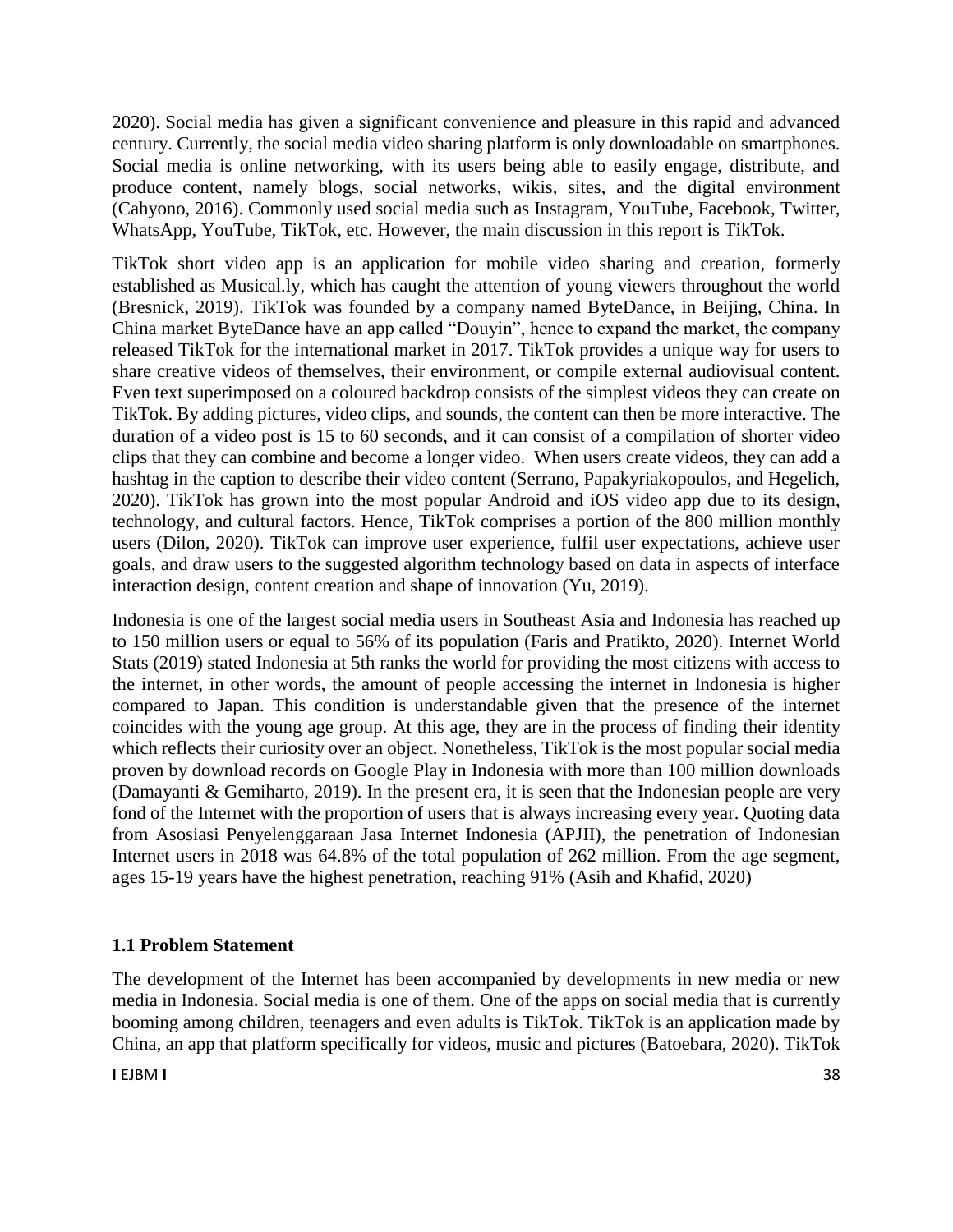was downloaded 315 million times globally in the first quarter of 2020, which is a 58% rise from the last quarter (Mohsin, 2020). Gen Z and millennials are also dominated globally by TikTok. Around 27% of TikTok users are between the ages of 13 - 17, 42% are between the ages of 18 - 24. In combination, 69% of TikTok users are under 25 and 85% are under 35 years old (Li, et al., 2021). In Indonesia, TikTok users have reached 10 million monthly active users (Aji, 2018). The majority of Tik Tok users are 14-24 years old, due to Tik Tok regulations that claim people in the age of 14 below are unable to use TikTok (Wiwoho 2020).

TikTok social value is to bring joy and to let users capture useful information. In terms of online education, tourism and e-commerce, the metaphor of 'visual encyclopaedia' has echoed the expansion of TikTok into other public domains. This means that users are free to access TikTok, either to collect the desired information or to advertise their goods (Zhang, 2020). People with mental health issues, the general public and the use of social media is related (Naslund et al., 2016), with 97% of adolescents with serious mental health problems engaging in influential social media, including Tiktok. In addition, from the business perspective, social media performs as an efficient medium and stage for collaborative interaction between consumers and organizations (Rathore and Ilavarasan, 2016). There is a major difference in the aspects of the audience and age in particular. While Twitter and Facebook tend to be in their 40s. Instagram draws users in their 30s and TikTok in their 20s. The younger population has distinct patterns of media consumption. There is a vast market of individuals searching for a few minutes during the day for microentertainment and distraction.

Many researchers have examined how TikTok can be utilised in the marketing perspective and the transformation of social media use cases among audiences. However, there is a lack of knowledge concerning the factor influencing the popularity of TikTok among Gen Z perspectives in Yogyakarta, Indonesia. Therefore, the study aims to explore the factor influencing the popularity of TikTok in Yogyakarta.

# **2.0 Literature Review**

# **2.1 Popularity of TikTok**

According to Sorrels (2015), popularity is a culture that is favoured by many people and is not tied to a particular social class. Popular culture is having a greater influence in the digital age. This is because the ease of accessibility to get information has a significant impact on popular culture in a country. Popularity itself has characteristics, it creates trends, identity, adaptability. It is temporary or can be replaced when the audience is attracted by other popularity. The durability follows the time of public perception, profitability or potential benefits that can be obtained. And the consumption patterns can produce pleasure and distraction (Mahanani, 2015).

According to Vannucci, Ohannessian and Cagnon (2019) and Gupta, Jung and Yoo (2020), they stated that popularity in social media is supported by the opportunity to share, receive and create messages. TikTok was popular because of the playback speeds of music videos provided in the app (Breshnick, 2019). According to Batoebara (2020), TikTok was included in the top 10 list of most downloaded apps in Indonesia, Thailand, Malaysia and the Philippines. TikTok is observed to be valued by the adolescent population in Southeast Asia. The popularity of TikTok started in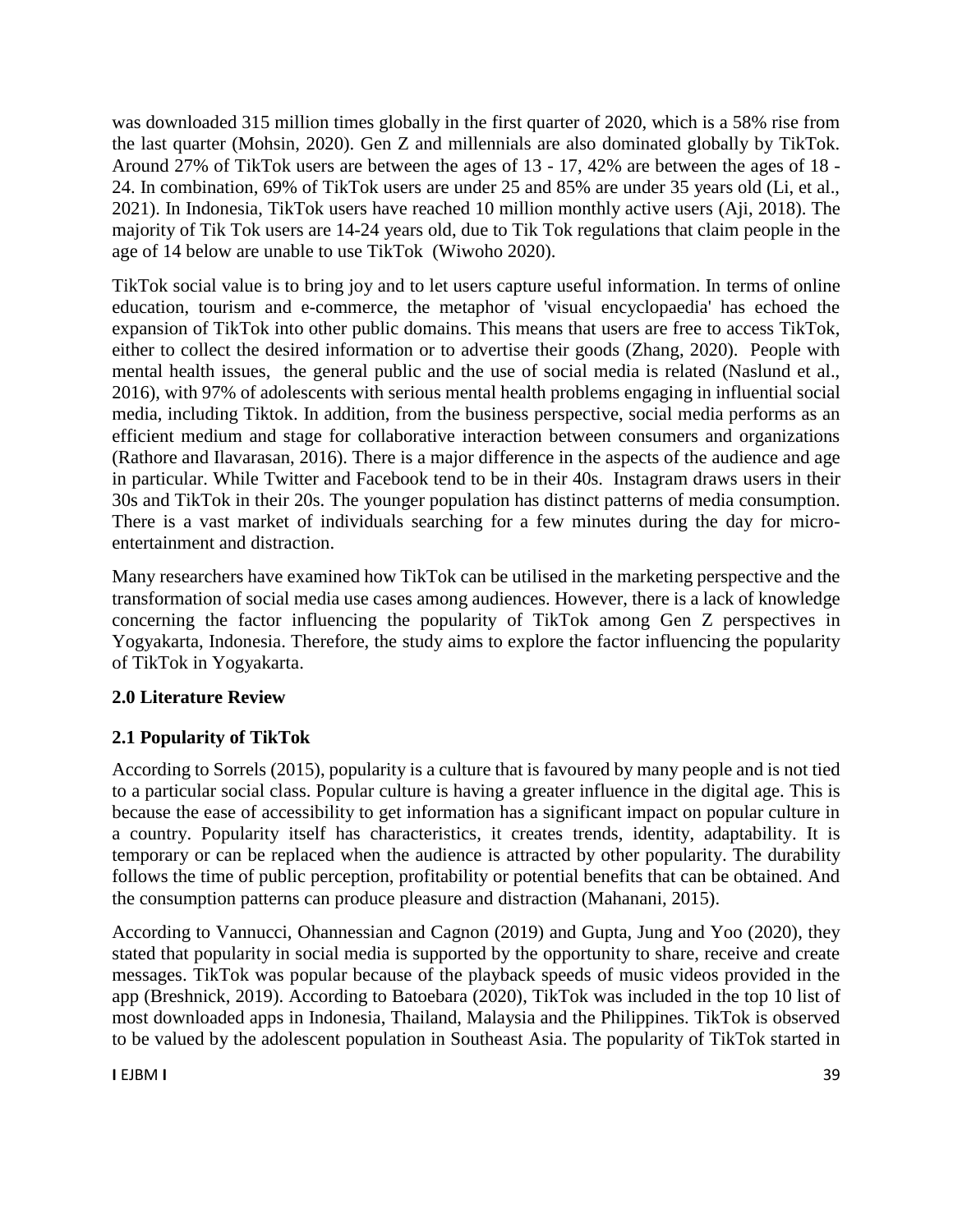2017. The influencer marketing strategy used by TikTok was to team up with several public figures to support its release. Tiktok also realizes how Gen Z, especially in Indonesia, have a narcissistic and creative sense. This method has been successfully implemented and affects the popularity of TikTok in Indonesia (Arrofi, 2019).

Yang, Zhao and Ma (2019) investigated that sophisticated production level, fashion disseminates content, celebrity influencer and advertising content are persuading the popularity of TikTok in China. In contrast, based on a study of social media use in the United States, Hruska and Maresova (2020) found that Instagram and Facebook are the most popular social media in terms of business perspective. However, the popularity of Tiktok increased up to 60% of 26.5 million active users (Roumeliotis, et al, 2020; Serrano, Papakyriakopoulos, and Hegalich, 2020). Furthermore, Hou (2018) analysed the perceived popularity of TikTok in Bangkok, found that there is a positive relationship between the perceiving popularity of TikTok and product positioning and content varies. However, Wandi (2020) investigated that TikTok popularity impacting negatively the physical and moral development due to sexual and pornography content. Weimann and Masri (2020) also found TikTok's popularity grew as a new platform for spreading abuse and evading detection.

## **2.2 Informativeness**

Informativeness is described as the ability to educate users about alternatives that allow them to create value-producing decisions (Rotzoll, Haefner and Sandage, 1990; Lee and Hong, 2016). People can easily access information at any moment with widespread internet networks ubiquitously. According to Nasrullah (2017), social media attracts people who are interested to participate in contributing direct feedback, giving comments, and sharing information. As information is a key component of branding, organizations have created abundant information in an attempt to deliver adequate effective, and intriguing information about brands (Gordon & DeLima-Timer, 1997; Najib, Kusuma and Bibi, 2020).

The information provided on TikTok ranges from unboxing videos, tutorials, sharing opinions, warnings, and giving suggestions about services or products, life hacks or DIY (do it yourself). Users continuously provide critical and analytical information on TikTok (Autio, 2020). According to Yachao et al. (2020), who studied the use of TikTok as a tool for health information regarding COVID-19, found that there is a positive association between engagement and content information. Hasiholan, Pratami, and Wahid (2020) also focused on the use of TikTok to prevent COVID-19 in Indonesia and it was discovered that TikTok has become an ideal medium for implementing the campaigns by WHO (World Health Organization) through the hashtag #safehands challenge.

Furthermore, Serrano, Papakyriakopoulos, and Hegalich (2020) investigated political communication on TikTok. They found that TikTok users have actively shared political information which would have faced more scrutiny on Instagram and YouTube. In addition, Herrick, Hallward and Duncan (2020) examined ED (Eating Disorder) information with the campaign #EDrecovery on TikTok and found that the information provided has a potentially empowering and effective impression. However, an abundance of information about ED showed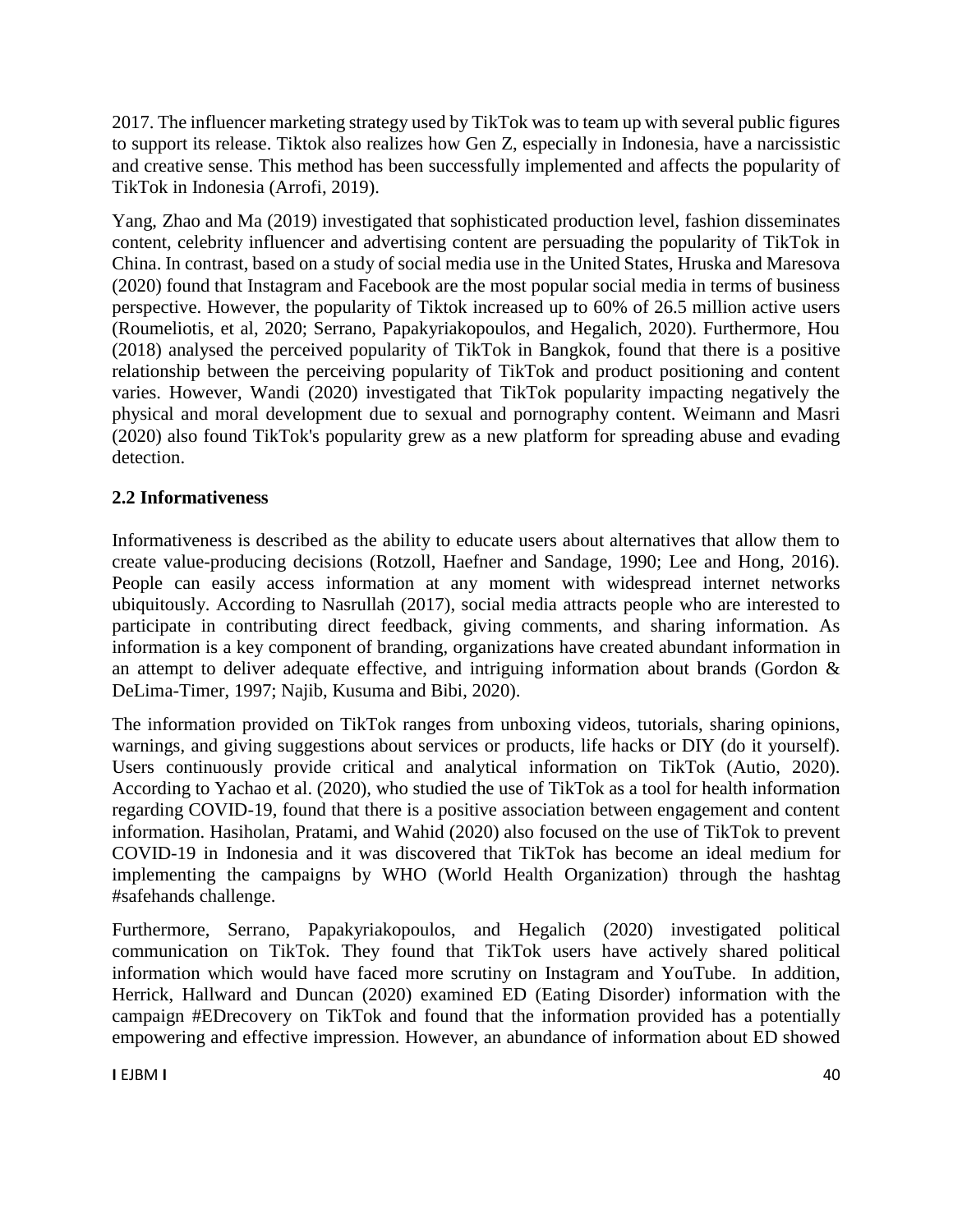to be destructive for audiences. Nevertheless, Moran (2020) determined that numerous information provided on social media could be considered as a bias, possesses a conflict of interest and deception.

Hasiholan, Pratami, and Wahid (2020) also stated that popular culture is defined as a culture that is recognized by a large number of people and is not restricted to a certain socioeconomic class. In today's technological age, the ease of access to information has had a huge influence on a country's current popular culture. TikTok app is extensively utilized by Indonesia's GEN Z population and has become part of the country's popular culture.

# **H1: There is a relationship between informativeness and the popularity of TikTok.**

# **2.3 Co-Creation**

Co-creation refers to the new product development that focuses on a user-centred design approach. The aim is to improve exposure and recognition to promote product development (Abramovici and Linder, 2011). Customers are an essential part of developing new products in co-creating, they act as part of value creation for companies (Prahalad and Ramaswamy, 2004). Therefore, many studies have studied co-creation experiences and outcomes (Varleye, 2015). According to Cheung (2016), consumers are willing to spend time and resources on using social media to understand more about products and services. Consumers have a specific reason to engage in activities of co-creation. Existing investigation on consumers' desire to engage in a brand's co-creation activities indicates the different types of benefits they gain from their empowerment in co-creation activities (Lorenzo-Romero, et al., 2014).

An important strategy for getting customers' attention is to provide creative content to build customer engagement, which will lead to future purchase intentions (Vivek et al., 2012). Relating to TikTok, Prianbodo (2018) found there is a relationship between co-creation and the popularity of TikTok. With TikTok, within a 15-second video, users can create substantial content for sales, products and services (Wang, 2020). Furthermore, Herrero, Rey and Garcia (2020) found that using trending hashtags, audio tagging, reaction features and lip-syncs, possibly create new relationships with the consumer which lead to viralization and co-creation from TikTok.

# **H2: There is a relationship between co-creation and the popularity of TikTok.**

# **2.4 Uniqueness**

Zhi (2018) investigated three factors that differentiate TikTok from other apps. First, TikTok uses music as the mainline of the app. TikTok comes with a variety of music as the video back sound to attract more young consumers. The second is the big data analysis preferences. TikTok allows users to customise the content based on consumer preference or recommend videos, therefore, they can choose what they like. The third is the duration which is restricted to 15 seconds. Garnett (2016) stated that music has been an embodiment of the spiritual endeavour of individuals perpetually. Different types of music specify different experiences to individuals and help them to calm their bodies, also alleviate pressure on young people as music sometimes can be used to control their feelings. This is one of the characteristics of TikTok that reflects its uniqueness.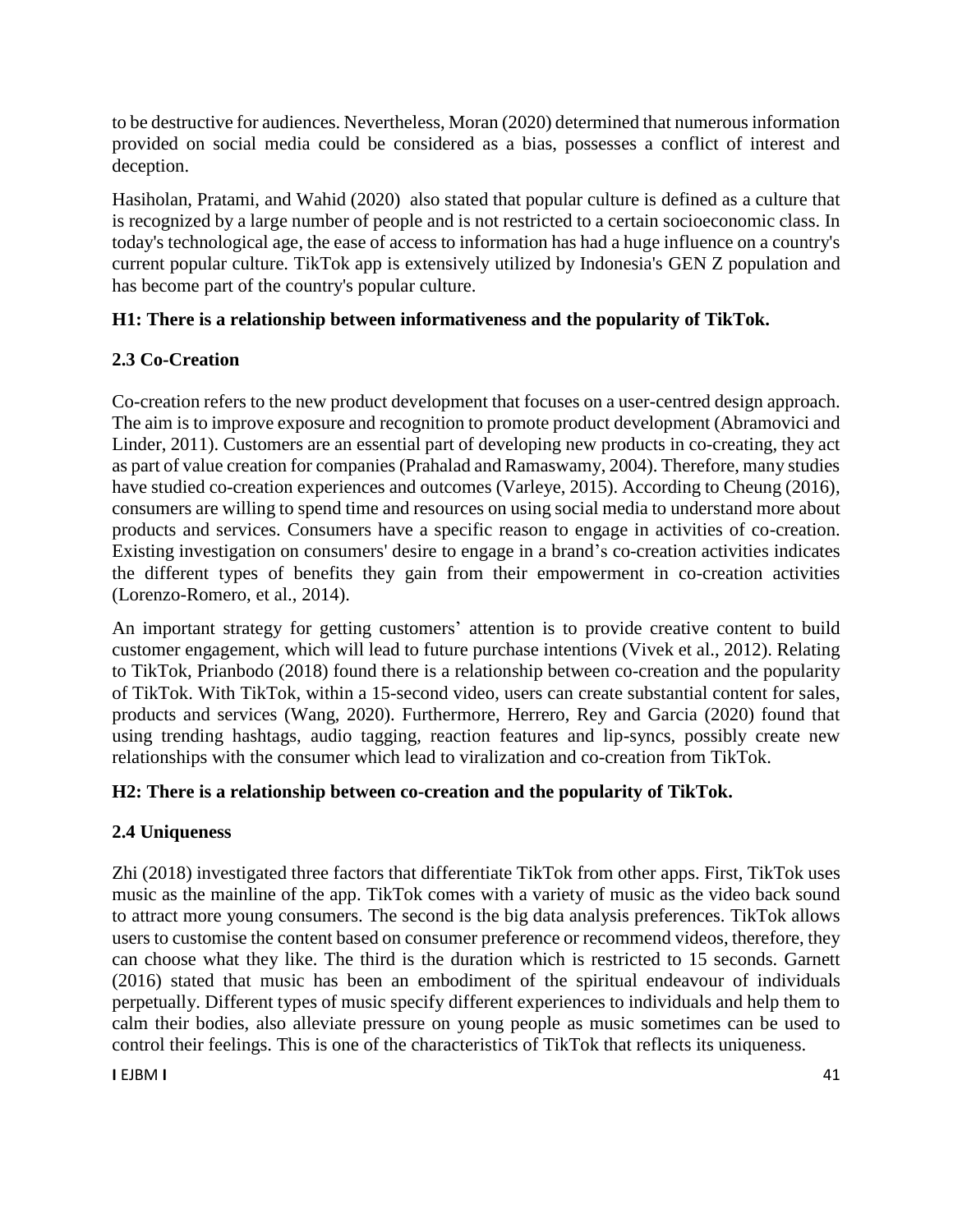TikTok combines the popular features of the app, one of which is the "For You" feed which displays videos based on the likes of TikTok users. In addition, TikTok also presents the latest features, one of which is the reaction feature, where users can react to other users' videos which can be done directly in the application (Wiwoho, 2018). As TikTok is the first short video app to adopt big analysis data, therefore, they can establish stable and long term relationship with the consumer which reflect the uniqueness of TikTok. Baquita et. al. (2021) also found that Tik Tok is more than simply a social media site; it has a uniqueness that is different from other platforms, thus Tik Tok video results, even when shared across many networks, may still capture viewers' attention.

# **H3: There is a relationship between the uniqueness and the popularity of TikTok.**

# **2.5 Entertainment**

Lawrence (2020) found that there is a positive attitude between entertainment and motivation for TikTok usage. In addition, Yang (2020) found that real-life distresses encourage consumers to use TikTok as an immediate pleasure outlet to entertain themselves, especially during a pandemic. However, overused TikTok has possibilities to influence the level of confusion and frustration. According to Breshnick (2019), TikTok users show and implement replicated characters and backgrounds. Users can imagine a story and act out their scene in a different environment and it is also an escape from reality. Within TikTok, there is a selection of template effects that users can use to change the environment around them. This particularly reflects joy feelings. Wang (2020) evaluates that entertainment has a potential relationship with mobile technology adaptation intention. Messie (2020) concludes that entertainment such as funny or humorous videos affects Tiktok's popularity.

## **H4: There is a relationship between entertainment and the popularity of TikTok**



#### **Figure 1: Proposed Research Model**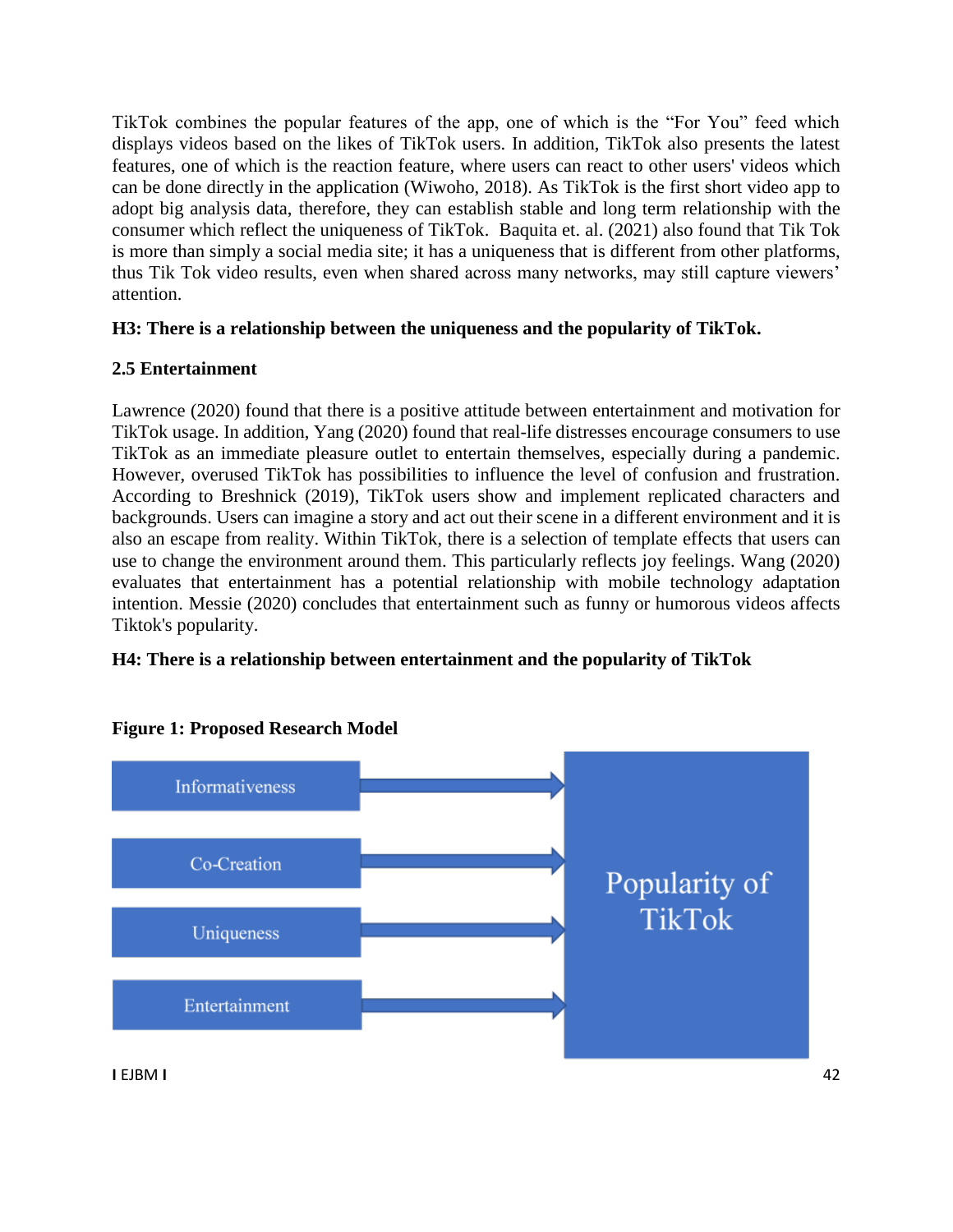## **3.0 Methodology**

The approach for this study was the deductive theory. The deductive theory is related to quantitative research that investigates the topic of concern through objective methods (Woiceshyn and Daellenbach, 2018). Survey research is explained as data collection from a sample of the population through its response to questions. Survey research could be used in quantitative research strategies. A survey will be conducted to analyze an understanding of the factor influencing the popularity of TikTok (Ponto, 2015). The instrument for this study was a questionnaire. A questionnaire is a list of mimeographed or written questions that the respondent answers give their perspective. A questionnaire helps this research to be carried out in a systematic manner such that the data is sufficiently consistent and reliable for interpretation (Roopa and Satya, 2012).

According to United Nations Populations Division (2019), Indonesia's population in the year 2020 was estimated at 273,523,615. Narrowing it down to Yogyakarta, Indonesia, according to Worldometer (2019) is 636,660. Hence, the sample frame includes people with the following aspects. Namely, age between  $18 - 24$  years, gender is female and male, location is in Bantul, Sleman and Kulon Progo (province of Yogyakarta). The sample size will be a minimum of 100 respondents. According to Saunders, et al. (2016), the sampling technique will be using nonprobability sampling, which non-probability sampling was used as this was the most practical. The sample size will be based on the formula that was developed by Tabachnick and Fidell (2001). Below is the formula Tabanick and Fidell (2001):

 $Size = N > 50 + 8M$ 

Where  $N = \text{Dependent}$  Variable,  $M = \text{Independent}$  Variable

There is a total of five variables in this study. Therefore, a minimum of 100 respondents were needed for this study.

## **4.0 Data Analysis**

## **4.1 Reliability**

As per the responses of the respondents, the reliability will be tested to decide the Cronbach Alpha to see whether the factors are reliable. As displayed in Table1, the Cronbach's Alpha of all the variables has surpassed the acceptable limit of 0.6. The popularity of TikTok has 0.692, informativeness has 0.841, uniqueness has 0.852, co-creation has 0.798, and entertainment has 0.898. Hence, the reliability of the factors is considered to be acceptable.

| <b>Variables of The Study</b> | Cronbach's Alpha | N of Items |
|-------------------------------|------------------|------------|
| <b>Popularity of TikTok</b>   | 0.692            |            |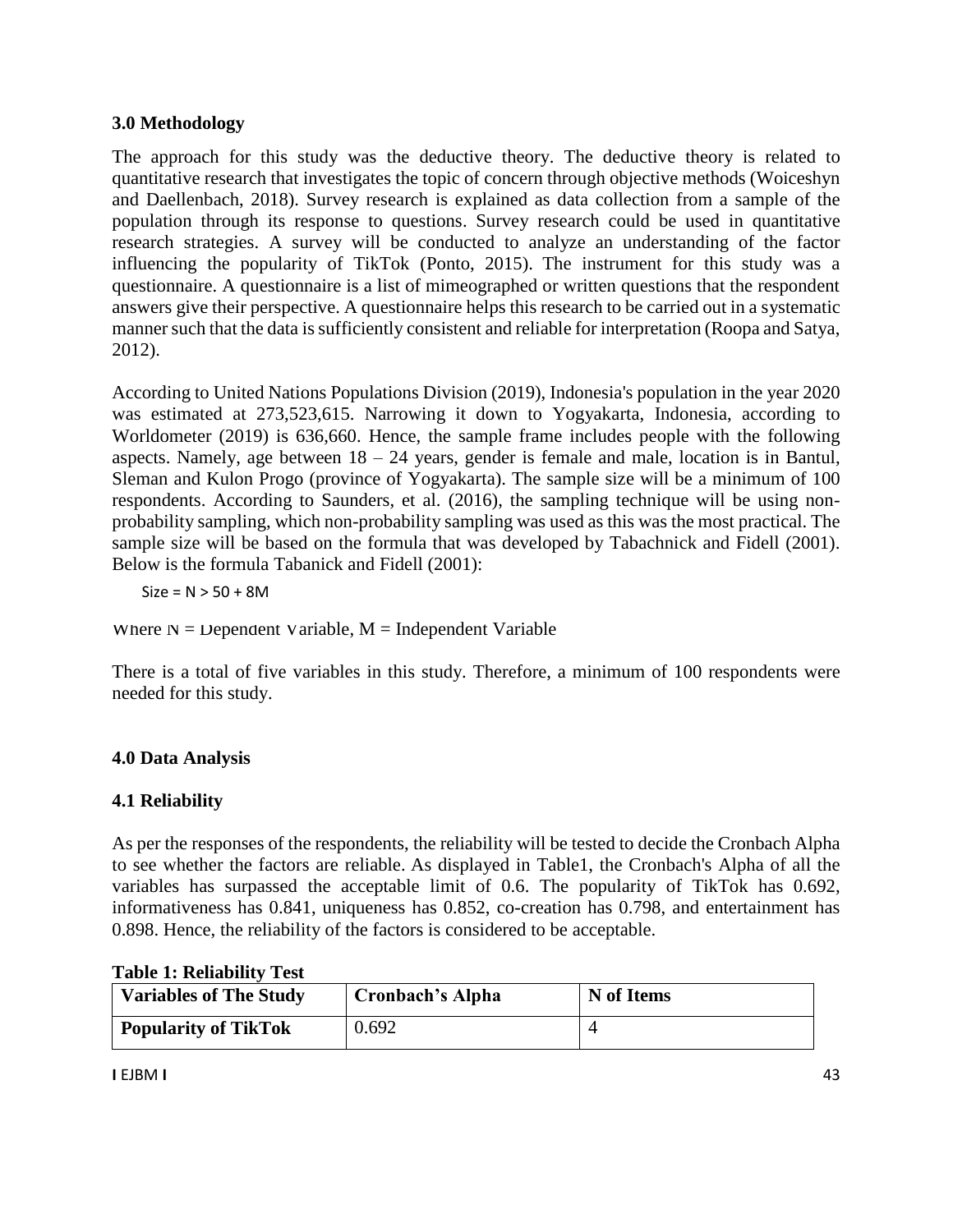| <b>Informativeness</b> | 0.841 |  |
|------------------------|-------|--|
| <b>Uniqueness</b>      | 0.852 |  |
| <b>Co-Creation</b>     | 0.798 |  |
| <b>Entertainment</b>   | 0.898 |  |

#### **4.2 Normality Test**

The normality test is essential to decide the normality distribution of the information, other than the histogram of residual and normality probability plot or known as the (p-p plot). It is perhaps the most widely recognized speculations made identified with the turn of events and utilization of statistical techniques. Statistical plots, for example, scatter plots, residual plots are recommended for finding or checking measurable statistics.

Table 2 addresses the normality test by taking a looking at the skewness and kurtosis value of the factors. As indicated by (Muzaffar, 2016), the worthy scope of skewness and kurtosis is  $-2$  to  $+2$ . It shows that the skewness of all factors was in the middle of  $(-1.140)$  to  $(-1.004)$  which demonstrates a normal appropriation and is considered adequate. Moreover, the value of the kurtosis for all factors additionally range between 0.589 to (- .406) which likewise implies adequate and dispersed normally.

|                             | Ν         | Minimum   | Maximum   | Mean      | Std.<br>Deviation | Skewness  |            | Kurtosis  |            |
|-----------------------------|-----------|-----------|-----------|-----------|-------------------|-----------|------------|-----------|------------|
|                             | Statistic | Statistic | Statistic | Statistic | Statistic         | Statistic | Std. Error | Statistic | Std. Error |
| PopularityTotal             | 142       | 1.75      | 5.00      | 3.5194    | .79173            | $-.372$   | .203       | $-.331$   | .404       |
| <b>InformativenessTotal</b> | 142       | 1.80      | 5.00      | 3.6268    | .74538            | $-.194$   | .203       | $-.406$   | .404       |
| UniquenessTotal             | 142       | 1.00      | 5.00      | 3.5986    | .83996            | $-.559$   | .203       | .589      | .404       |
| CocreationTotal             | 142       | 1.60      | 5.00      | 3.7465    | .71654            | $-.140$   | .203       | $-.135$   | .404       |
| EntertainmentTotal          | 142       | 1.20      | 5.00      | 3.9169    | .89196            | $-1.004$  | .203       | .794      | .404       |
| Valid N (listwise)          | 142       |           |           |           |                   |           |            |           |            |

**Descriptive Statistics** 

# **Table 2: Normality Test**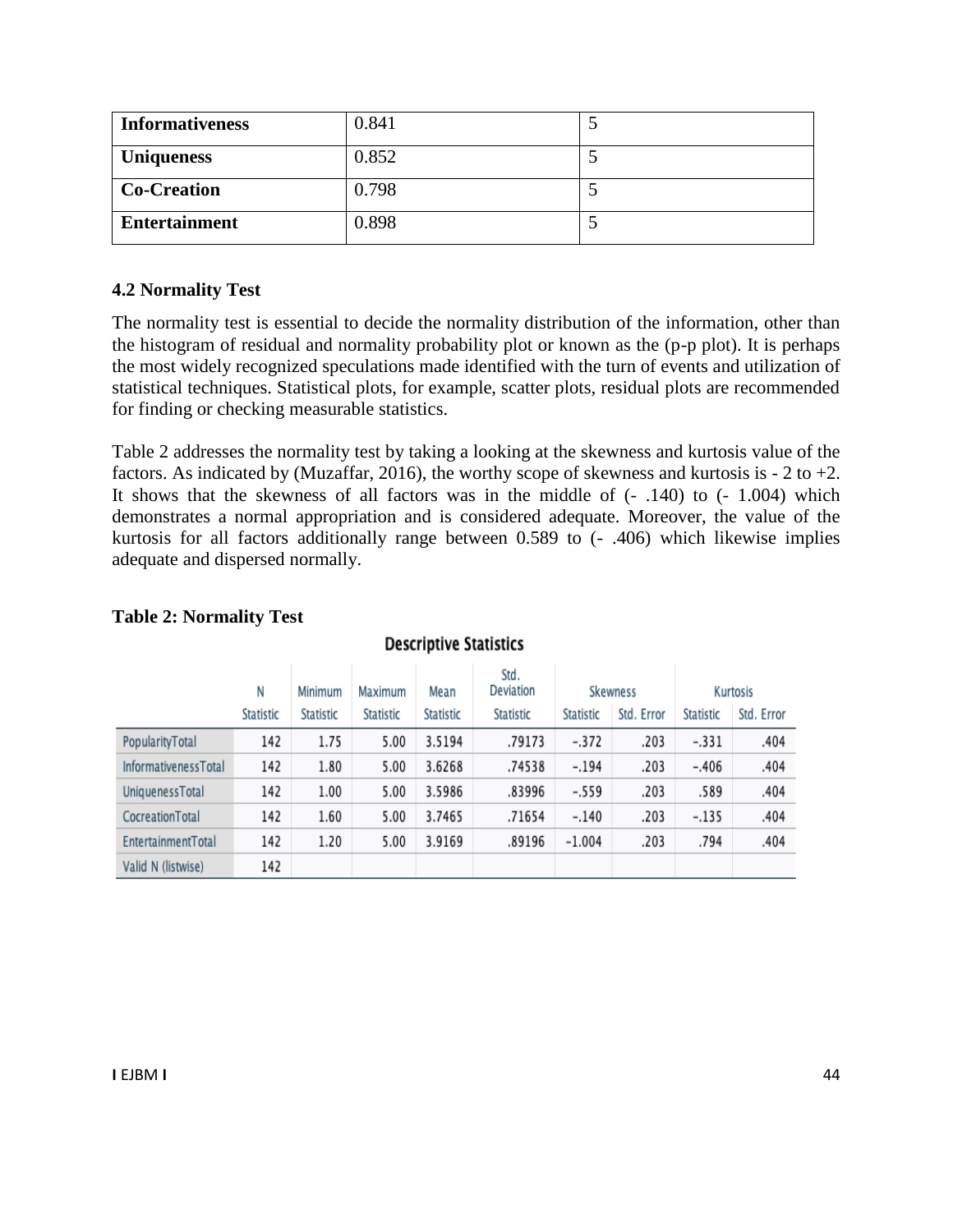#### **4.3 Pearson Correlation**

Pearson correlation is used to measure the strength of affiliation that exists between two factors estimated on an interval scale. The acceptance value for Pearson's coefficient is shown as  $(\pm 0.4, \pm 0.4)$ low strength),  $(\pm 0.4 - 0.6$ , Moderate strength), and  $(\pm 0.6$  above, high strength) with significant levels (for example 0.05 and 0.01). The correlation value has a range from  $-1.0$  to  $+1.0$  which signifies a negative relationship and a positive relationship. In the interim, 0.00 implies that there is no connection between the dependent factor and the independent variables. There is a possibility that the meaning of the connection is either positive or negative after the assessment which indicates the direction of the relationship.

| <b>Correlations</b>  |                            |                     |                          |                     |                     |                        |     |  |
|----------------------|----------------------------|---------------------|--------------------------|---------------------|---------------------|------------------------|-----|--|
|                      |                            | PopularityTot<br>al | Informativen<br>essTotal | UniquenessT<br>otal | CocreationTo<br>tal | Entertainmen<br>tTotal | 4.4 |  |
| PopularityTotal      | <b>Pearson Correlation</b> | 1                   | $.665***$                | $.646**$            | $.528**$            | $.615***$              |     |  |
|                      | Sig. (2-tailed)            |                     | < .001                   | < .001              | < .001              | < .001                 |     |  |
|                      | N                          | 142                 | 142                      | 142                 | 142                 | 142                    |     |  |
| InformativenessTotal | <b>Pearson Correlation</b> | $.665$ **           | 1                        | $.643$ **           | $.685**$            | $.678**$               |     |  |
|                      | Sig. (2-tailed)            | < .001              |                          | < .001              | < .001              | < .001                 |     |  |
|                      | N                          | 142                 | 142                      | 142                 | 142                 | 142                    |     |  |
| UniquenessTotal      | <b>Pearson Correlation</b> | $.646$ **           | $.643$ **                | 1                   | $.686**$            | $.690**$               |     |  |
|                      | Sig. (2-tailed)            | < .001              | < .001                   |                     | < .001              | < .001                 |     |  |
|                      | N                          | 142                 | 142                      | 142                 | 142                 | 142                    |     |  |
| CocreationTotal      | <b>Pearson Correlation</b> | $.528**$            | $.685**$                 | $.686**$            | 1                   | $.598**$               |     |  |
|                      | Sig. (2-tailed)            | < .001              | < .001                   | < .001              |                     | < .001                 |     |  |
|                      | N                          | 142                 | 142                      | 142                 | 142                 | 142                    |     |  |
| EntertainmentTotal   | <b>Pearson Correlation</b> | $.615$ **           | $.678$ **                | $.690**$            | $.598**$            | 1                      |     |  |
|                      | Sig. (2-tailed)            | < .001              | < .001                   | < .001              | < .001              |                        |     |  |
|                      | N                          | 142                 | 142                      | 142                 | 142                 | 142                    |     |  |

#### **Table 3: Pearson Correlation**

\*\*. Correlation is significant at the 0.01 level (2-tailed).

#### **Multiple Linear Regression Test**

Regression analysis is used to distinguish the connections between two or more variables to identify if there is an existing relationship. It has been shown in the Pearson correlation investigation that the entirety of the independent factors which are informativeness, uniqueness, co-creation and entertainment have a positive relationship with the dependent variable which is the Popularity of TikTok and have a p-value lesser than 0.05. Nonetheless, it is not adequate to guarantee or recognize the relationship and importance between all independent factors with the dependent variable. Along these lines, multiple regression analysis is directed to dissect further in this investigation. The model summary of the analysis is shown in Table 4 and it includes the R square, Adjusted R square, as well as standard error of the estimate for the model. The corrected R square is 0.536, indicating that all of the independent factors have a fairly substantial influence on the dependent variable. It specifies that the popularity of TikTok is described by all 4 independent variables which are Informativeness, Uniqueness, Co-Creation and Entertainment by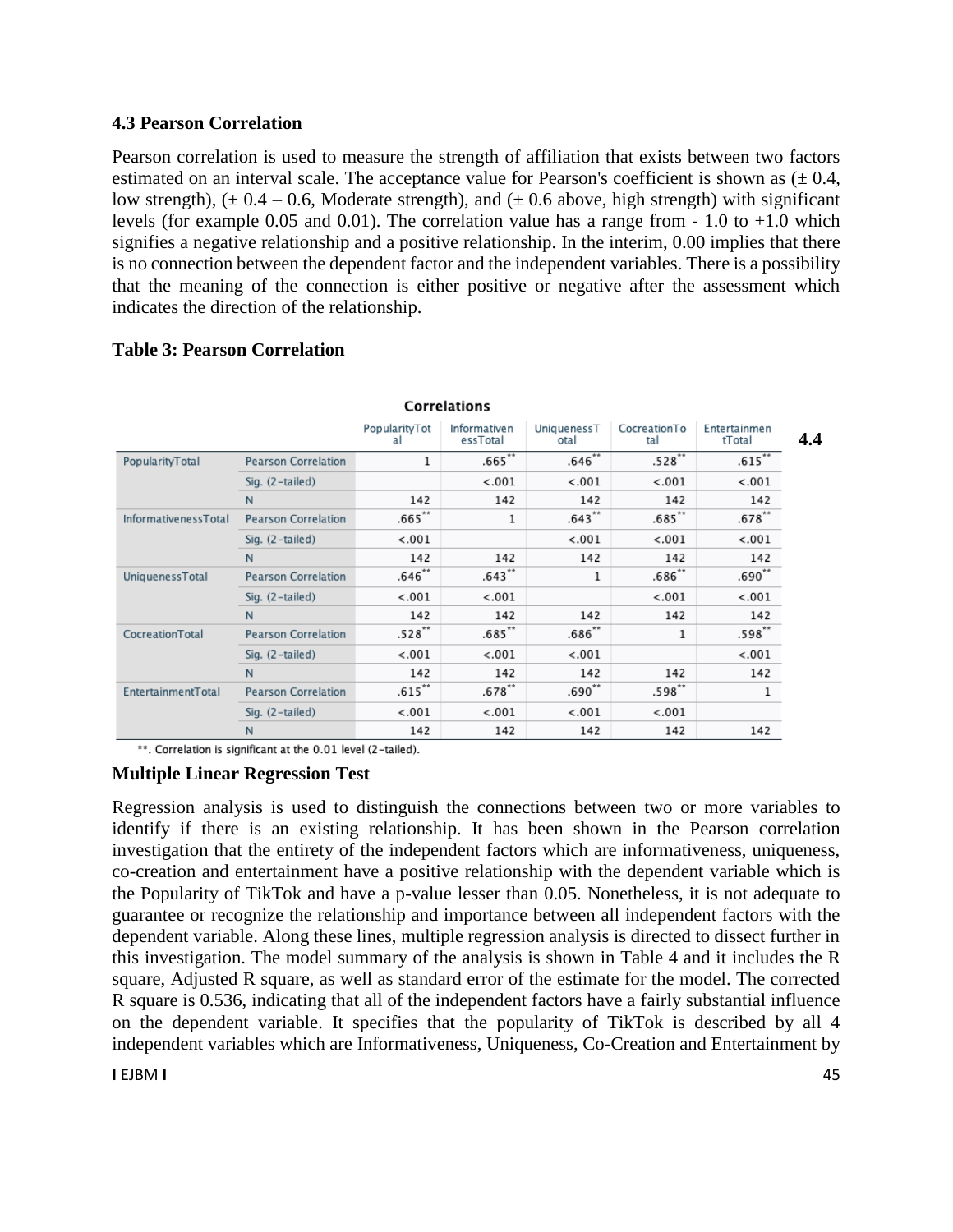53.6%. The rest of 47.4% is justified by supplementary factors. The model rundown is represented in Table 4 below: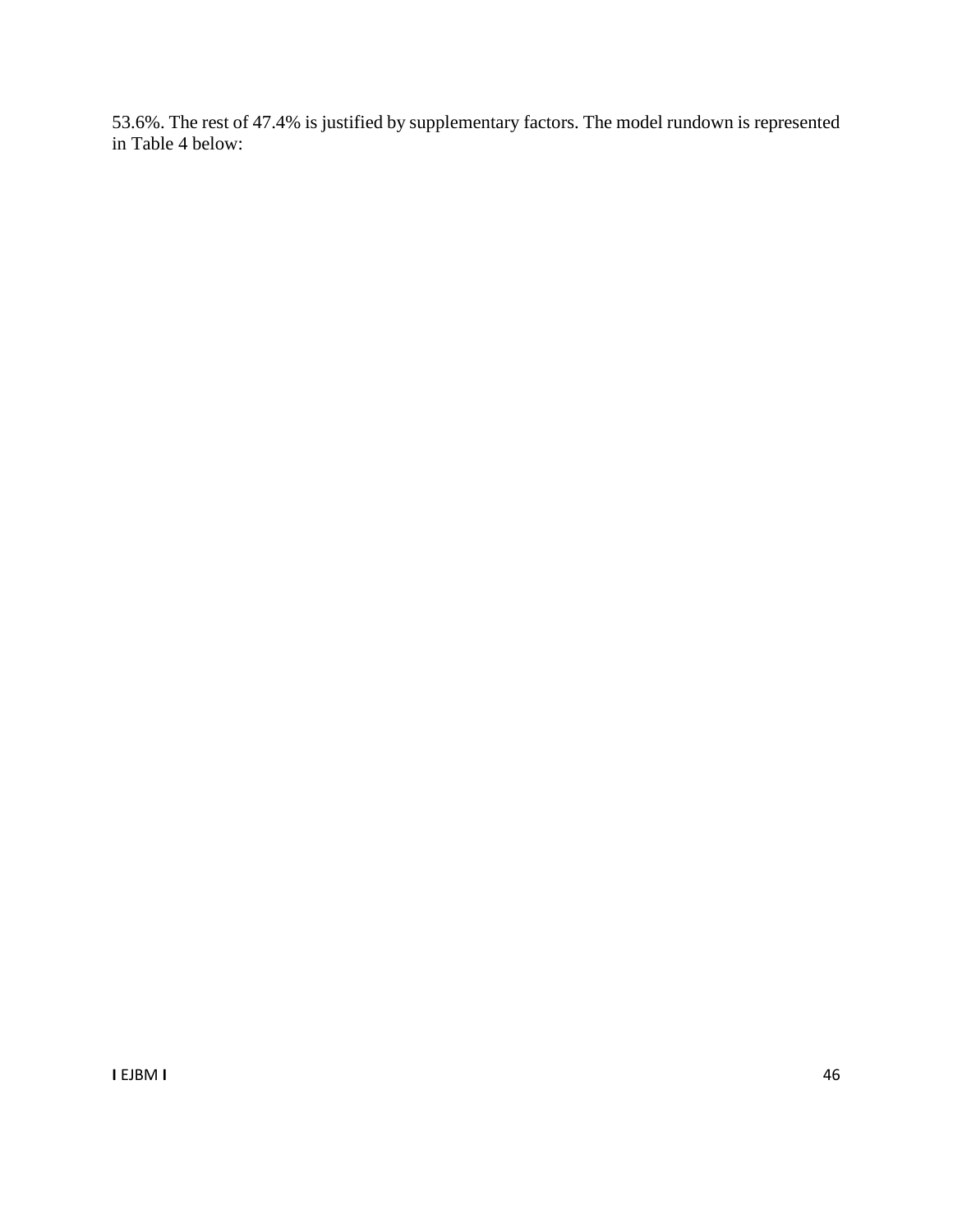#### **Table 4: Regression Test**

| Model                                                                                                    |                   | R Square | Adjusted R<br>Square | Std. Error of<br>the Estimate |  |  |  |  |
|----------------------------------------------------------------------------------------------------------|-------------------|----------|----------------------|-------------------------------|--|--|--|--|
|                                                                                                          | .732 <sup>a</sup> | .536     | .522                 | .54718                        |  |  |  |  |
| a. Predictors: (Constant), EntertainmentTotal,<br>CocreationTotal, InformativenessTotal, UniquenessTotal |                   |          |                      |                               |  |  |  |  |

Model Summarv<sup>b</sup>

b. Dependent Variable: PopularityTotal

The analysis of variance (ANOVA) test is used to determine the significance of a variable result. It is a commonly used approach in the world of statistics. ANOVA has broader applicability and is useful for determining if hypotheses will be accepted or rejected by examining the significance value. According to the table above, the F value is 39.549, which is a significant ratio because it surpasses 1.0 It signifies that the variation in the group is greater than expected. It also implies that there is a chance that the null hypothesis is incorrect, and that the average value of the dependent variable for all groups is not the same. Table 5, however, indicates a p-value of 0.000, which suggests a strong association between the data because it is less than  $1\%$  (p <0.01). In conclusion, all of the factors are important.

#### **Table 5: ANOVA**

| Model |            | Sum of<br>Squares | df  | Mean Square |        | Sig.       |
|-------|------------|-------------------|-----|-------------|--------|------------|
|       | Regression | 47.365            | 4   | 11.841      | 39.549 | $< .001^b$ |
|       | Residual   | 41.019            | 137 | .299        |        |            |
|       | Total      | 88.384            | 141 |             |        |            |

**ANOVA**<sup>a</sup>

a. Dependent Variable: PopularityTotal

b. Predictors: (Constant), EntertainmentTotal, CocreationTotal, InformativenessTotal, UniquenessTotal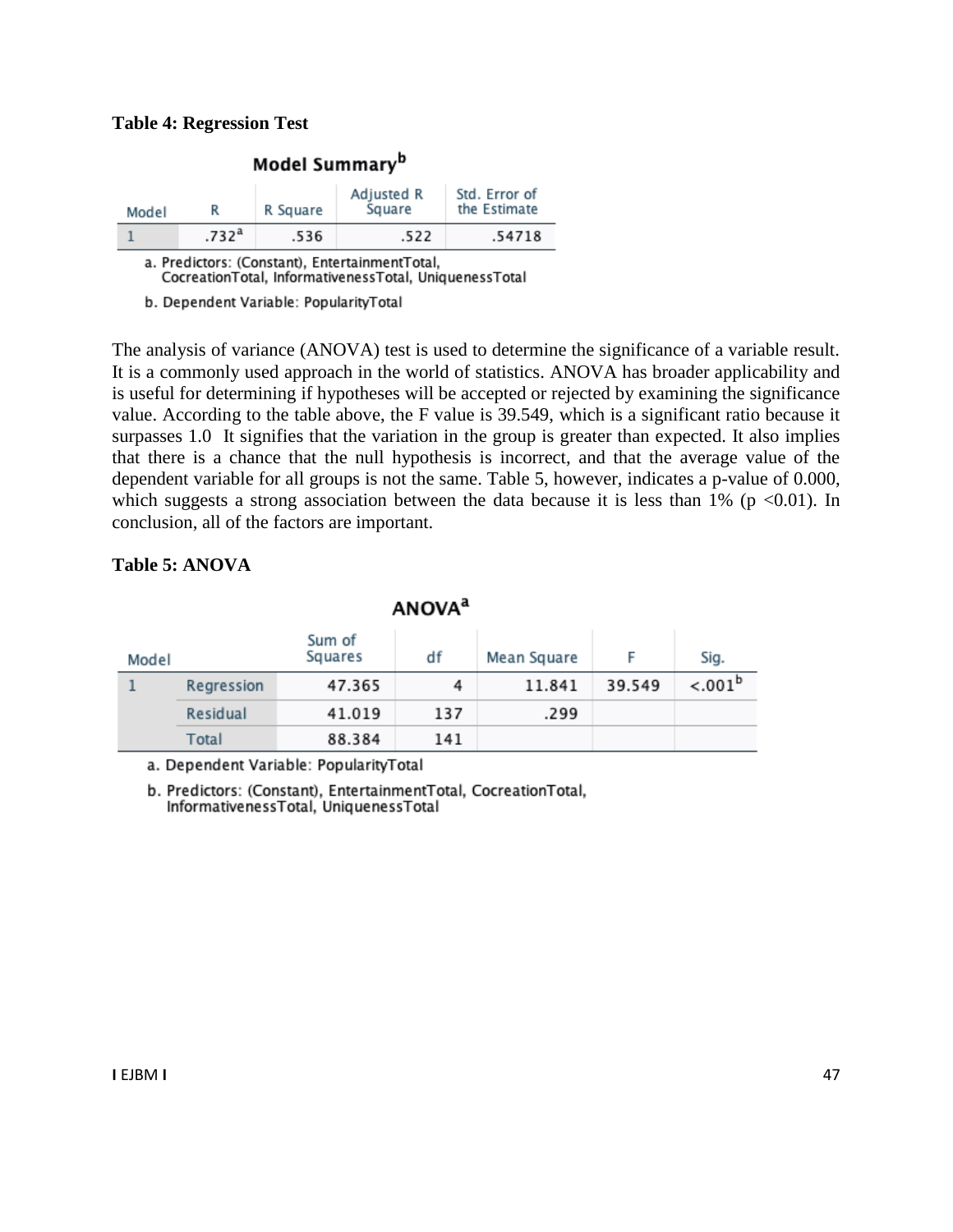# **Table 6: Hypothesis Result**

| <b>Developed Hypotheses</b>                                                        | <b>Significance</b> | Association/        | <b>Impact</b> | <b>Developed</b>  |  |  |  |
|------------------------------------------------------------------------------------|---------------------|---------------------|---------------|-------------------|--|--|--|
|                                                                                    |                     | <b>of</b><br>degree |               | <b>Hypothesis</b> |  |  |  |
|                                                                                    |                     | association         |               |                   |  |  |  |
| a relationship<br>$H_1$ :<br>There<br>is                                           | < 0.001             | Positive/           | Positive      | Accepted          |  |  |  |
| between Informativeness and the                                                    |                     | Moderate            | Impact        |                   |  |  |  |
| popularity of TikTok among Gen                                                     |                     |                     |               |                   |  |  |  |
| Z in Yogyakarta, Indonesia                                                         |                     |                     |               |                   |  |  |  |
| There is a relationship<br>$H_2$ :                                                 | < 0.001             | Positive/Strong     | Positive      | Accepted          |  |  |  |
| between the uniqueness and the                                                     |                     |                     | Impact        |                   |  |  |  |
| popularity of TikTok among Gen                                                     |                     |                     |               |                   |  |  |  |
| Z in Yogyakarta, Indonesia                                                         |                     |                     |               |                   |  |  |  |
| a relationship<br>There is<br>$H_3$ :                                              | 0.546               | Positive/Weak       | Positive      | Accepted          |  |  |  |
| between co-creation and the                                                        |                     |                     | Impact        |                   |  |  |  |
| popularity of TikTok among Gen                                                     |                     |                     |               |                   |  |  |  |
| Z in Yogyakarta, Indonesia                                                         |                     |                     |               |                   |  |  |  |
| There is<br>a relationship<br>$H_4$ :                                              | 0.062               | Positive/           | Positive      | Accepted          |  |  |  |
| between entertainment and the                                                      |                     | Moderate            | Impact        |                   |  |  |  |
| popularity of TikTok among Gen                                                     |                     |                     |               |                   |  |  |  |
| Z in Yogyakarta, Indonesia                                                         |                     |                     |               |                   |  |  |  |
|                                                                                    |                     |                     |               |                   |  |  |  |
| Notes:                                                                             |                     |                     |               |                   |  |  |  |
| <sup>1</sup> Association /degree of association: based on the regression analysis. |                     |                     |               |                   |  |  |  |

*<sup>2</sup>Impact; based on the correlation analysis.*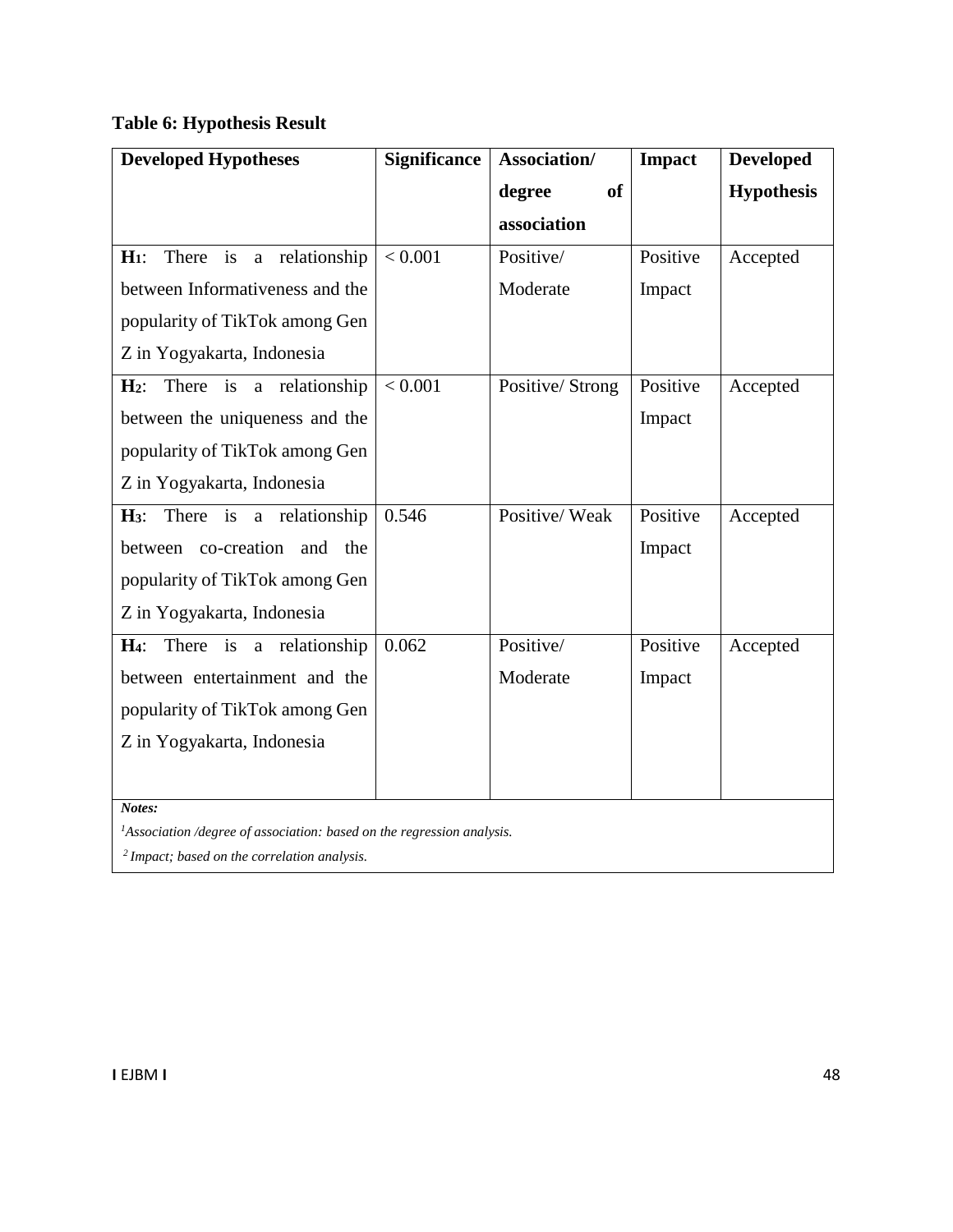#### **5.0 Discussion**

#### **1. Is there a relationship between the informativeness aspects and popularity of TikTok among Gen Z in Yogyakarta, Indonesia?**

This study has been proved that there is a significant relationship between informativeness and the popularity of TikTok. In addition, informativeness also has a positive impact on TikTok popularity among generation Z in Yogyakarta, Indonesia. In conjunction with the research question above, this result is aligned with Yang (2020), Massie (2020) and Autio (2020). This study aligned with past studies that argued that informativeness has a positive and significant relationship with the popularity of TikTok. Therefore, many people use or downloaded TikTok to get access to different types of information. Most of the users found that TikTok is useful and expected to gain new knowledge from the application. Furthermore, the findings implied that respondents used TikTok as a means of sourcing information.

As per the coefficients result, informativeness has the highest value which is 0.381. This shows that informativeness has a highly significant impact on the popularity of TikTok among generation Z in Yogyakarta, Indonesia. The conducted analysis shows a positive and significant relationship between variables. Users continuously provide critical and analytical information on TikTok (Autio, 2020).

#### **2. Is there a relationship between the uniqueness aspects and popularity of TikTok among Gen Z in Yogyakarta, Indonesia?**

The research question above was investigated to determine the relationship between the uniqueness and the popularity of TikTok among generation Z in Yogyakarta, Indonesia. The results of this study also indicate a strong significant relationship between the uniqueness and the popularity of TikTok towards generation Z in Yogyakarta, Indonesia. In this research, uniqueness means what makes TikTok different from other short video applications such as Facebook and Instagram and what motivates people to use TikTok. The findings of the studies are consistent with the past studies conducted by Arrofi (2019) and Baquita, et al., (2021) regarding the uniqueness of TikTok since it is quite different from other social media platforms. The function differentiation available in TikTok is its uniqueness.

#### **3. Is there a relationship between co-creation products and the popularity of TikTok among Gen Z in Yogyakarta, Indonesia?**

The results of this study showed less significant results with regard to co-creation and the popularity of TikTok towards generation Z in Yogyakarta, Indonesia. The finding of this study is consistent with past research by Thoscher (2021) and Herrero, Rey and Garcia (2020). The studies of co-creation in term of marketing has a low impact on the popularity of TikTok. Many of TikTok features are comparable to those found on other platforms such as Facebook, Instagram, and Snapchat, such as the ability to follow users, comment on material, or like content and these elements are important in how users generate and gain value-in-social-context. Therefore, co-Creation has a low impact relationship with the popularity of TikTok.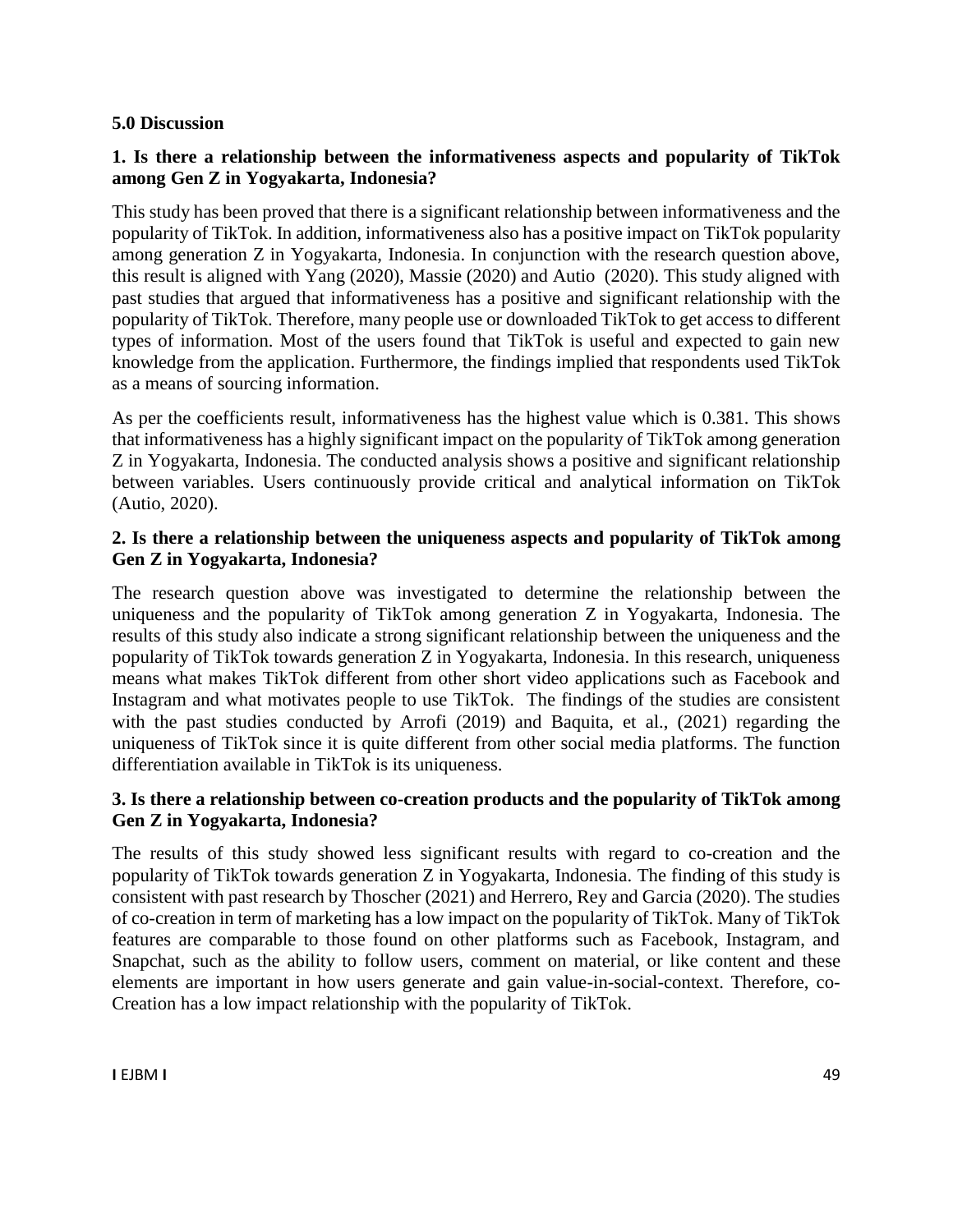#### **4. Is there a relationship between the entertainment aspects and popularity of TikTok among Gen Z in Yogyakarta, Indonesia?**

This study also discovered a significant and positive relationship between entertainment and the popularity of TikTok among generation Z in Yogyakarta, Indonesia. According to Costabile e.t al. (2011), entertainment media is a clear conceptualization of media enjoyment. Enjoyment has optionally been defined as an experience or a reaction to an experience. As per the result, the Pearson analysis value of entertainment is 0.615. It indicates that there is a high strength relationship between entertainment and the popularity of TikTok. Moreover, the regression coefficients also show a value of 0.062 which indicates a strong positive impact between the two variables. Hence, the developed hypothesis which specifies that there is a positive relationship between entertainment and the popularity of TikTok is supported by the results. Omar and Dequan (2020) stated that TikTok is a platform where users get some form of entertainment through video content

## **5.1 Implication of the study**

There are contributions to be provided to marketers, influencers, and companies as a result of the findings and conclusions of this study. Informativeness and uniqueness are the most crucial strategy for influencing the popularity of TikTok towards generation Z in Yogyakarta, Indonesia. Therefore, e-marketing or social media companies should take more consideration of these particular variables. Therefore, businesses can strategise better when it comes to targeting and creating new ideas for social media apps when approaching generation Z in Yogyakarta. TikTok popularity is supported due to the fact that it follows the trend in the market.

## **5.2 Conclusion and Recommendation**

This study aimed to examine the correlation between informativeness, uniqueness, co-creation, and entertainment, as well as the variables that influence TikTok's popularity in Yogyakarta, Indonesia. According to multiple regression analysis and Pearson correlation analysis, all independent variables have a significant relationship with the dependent variable, and all hypotheses are accepted. Although co-creation had a moderately significant relationship, however, it is still accepted. It is assumed that this research would benefit academic studies as well as businesses, influencers, and marketers in achieving better results.

The following recommendations are provided based on the results and findings of this study. It is suggested that this study can also be conducted for other generations such as Generation Y, millennials, and boomers. Also, this study was conducted in Yogyakarta, Indonesia, therefore, further study can look into other cities in Indonesia or other countries to investigate factors that influence the popularity of TikTok. Future researchers can also adopt the qualitative research method for deeper insights and non-quantifiable information which can provide greater knowledge.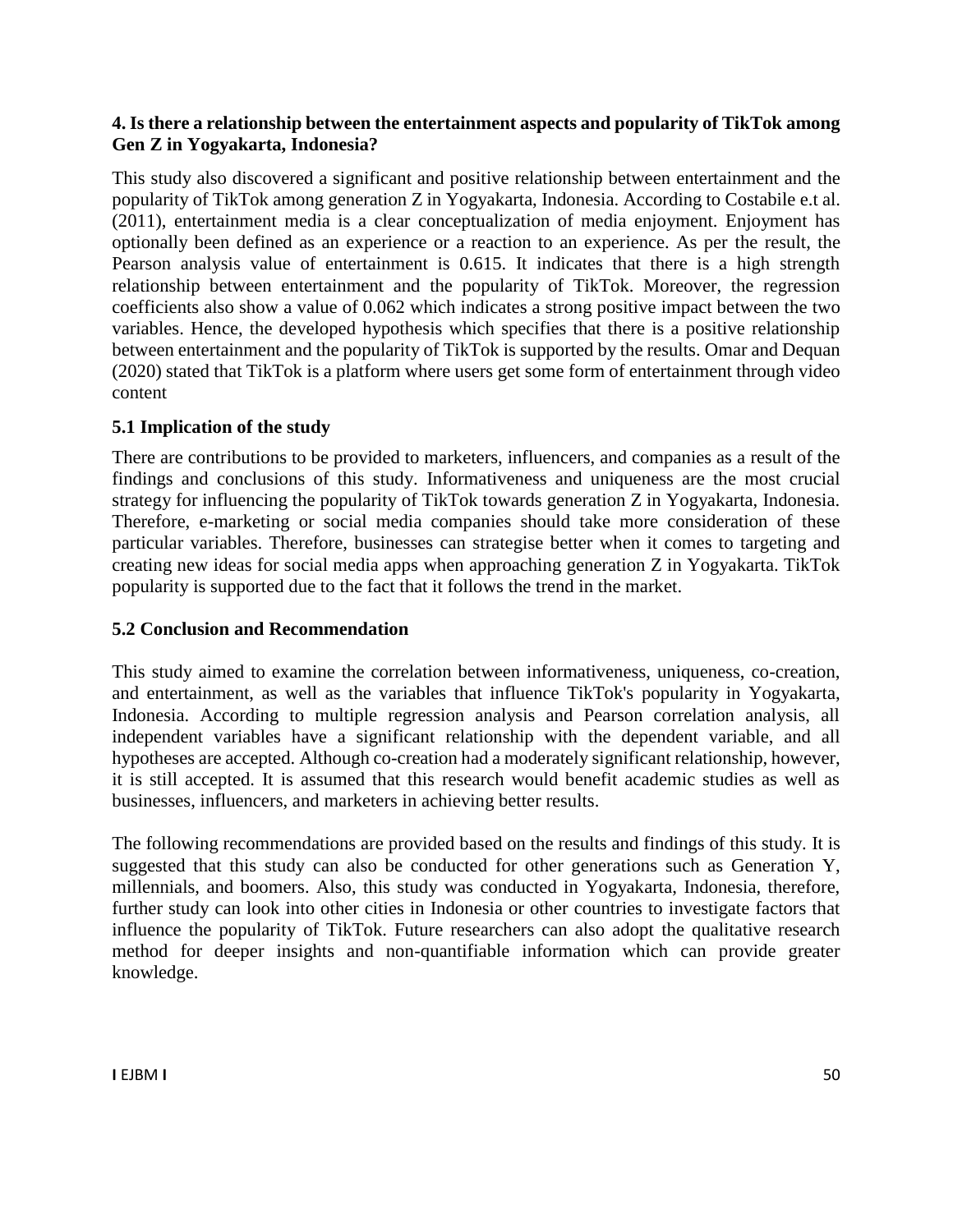#### **6.0 References**

Abramovici, M. and Lindner, A. (2011) Providing product use knowledge for the design of improved product generations. CIRP Annals-Manufacturing Technology. 60(1). 211-214.

Aji, W. N. (2018) APLIKASI TIK TOK SEBAGAI MEDIA PEMBELAJARAN BAHASA DAN SASTRA INDONESIA. Universitas Widya Dharma Klaten. Indonesia.

Arrofi, A. (2019) Memahami Pengalaman Komunikasi Orang Tua – Anak Ketika Menyaksikan Tayangan Anak-anak di Media Sosial Tik Tok. Universitas Dipenogoro Semarang, Indonesia.

Asih, S.W. and Khafid, M. (2020) Pengaruh Financial Knowledge, Financial Attitude dan Income terhadap Personal Financial Management Behavior melalui Locus Of Control sebagai Variabel Intervening. Economic Education Analysis Journal. 9(3). 758-767.

Autio, S 2020, The impact of social media on consumer purchasing behavior, Haaga-Helia University of Applied Science, Finland.

Baquita, N., Puta, R. D., Farres, S. A., and Adha, R. A. (2021) THE IMPLICATIONS OF TIKTOK AS A SOCIAL MEDIA ON CUSTOMER ATTRACTION. February 2021.

Available from:  $\blacksquare$ 

https://www.researchgate.net/publication/349394242\_THE\_IMPLICATIONS\_OF\_TIKTO K\_AS\_A\_SOCIAL\_MEDIA\_ON\_CUSTOMER\_ATTRACTION [Accessed: 1th June 2021]

Batoebara, M.U. (2020) TIK-TOK APPLICATION OF EXCITING TYPES OR STUPIDITY. Journal Network Media. 3(2). 59-65.

Breshnick, E 2019, Intensified Play: Cinematic study of TikTok mobile app. University of Southern California, United State.

Cahyono, A. S. (2016). Pengaruh media sosial terhadap perubahan sosial masyarakat di Indonesia. Jurnal ilmu sosial dan ilmu politik Universitas Tulungagung. 9(1). 140- 157.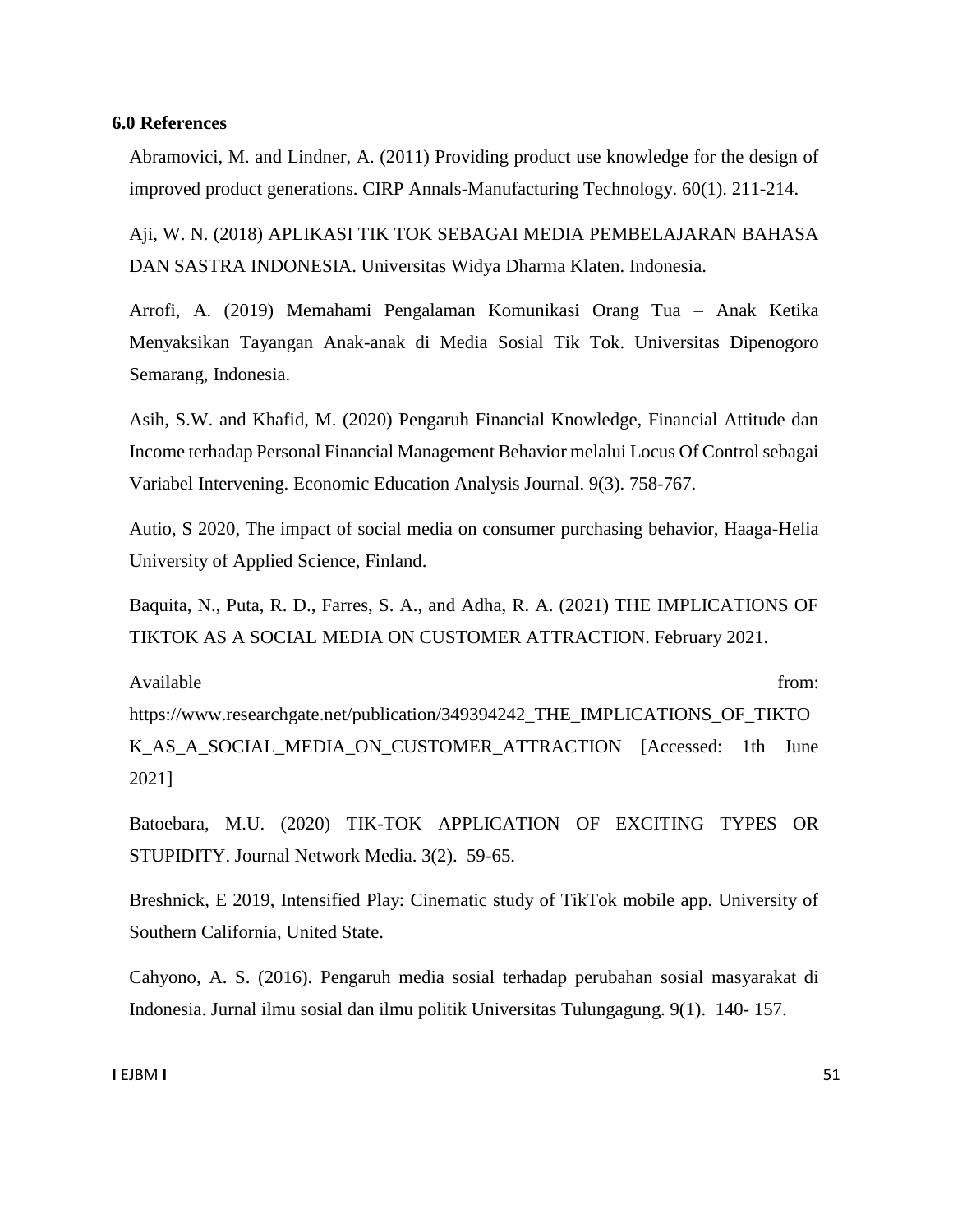Cheung, M.F.Y. (2016) Service co-creation in social media: An extension of the theory of planned behavior. Computers in Human Behavior. 65. 260-266.

Damayanti, T. and Gemiharto, I. (2019) KAJIAN DAMPAK NEGATIF APLIKASI BERBAGI VIDEO BAGI ANAK-ANAK DI BAWAH UMUR DI INDONESIA. Communication. 10(1). 1-15.

Dilon, C. (2020) Tiktok Influences on Teenagers and Young Adults Students: The Common Usages of The Application Tiktok. American Scientific Research Journal for Engineering, Technology, and Sciences. 68(1). 132-142.

Faris, M. and Praktikto, N.T. (2020) Building A Statistics Society through Youtube. 2020 Asia–Pacific Statistics Week A decade of action for the 2030 Agenda: Statistics that leaves no one and nowhere behind. Bangkok, Thailand. 15-19

Garnett, C. (2016). Evaluating the effectiveness of a smartphone app to reduce excessive alcohol consumption: protocol for a factorial randomized control trial. BMC Public Health. 16 (02). 1-10.

Gupta, V., Jung, K. and Yoo, SC. (2020) Exploring the Power of Multimodal Features for Predicting the Popularity of Social Media Image in a Tourist Destination. Multimodal Technology and Interaction. 4(3). 1-23.

Herrero, J.V., Rey, M.C.N. and Garcia, X.L. (2020) Let's dance the news! How the news media are adapting to the logic of TikTok. Journalism. 1-19.

Herrick, S.S.C., Hallward, L. and Duncan L.R. (2020) "This is just how I cope": An inductive thematic analysis of eating disorder recovery content created and shared on TikTok using #EDrecovery. [Online]. December 2020. Available from: https://onlinelibrary.wiley.com/doi/epdf/10.1002/eat.23463 [Accessed: 24th February 2021]

Hruska, J. and Maresova, P. (2020) Use of Social Media Platforms among Adults in the United States—Behavior on Social Media. Societies. 10(27). pp. 1-14.

**I** EJBM **I** 52 Lawrence, A. (2020) Uses and Gratifications Exploratory Study of TikTok: What Does This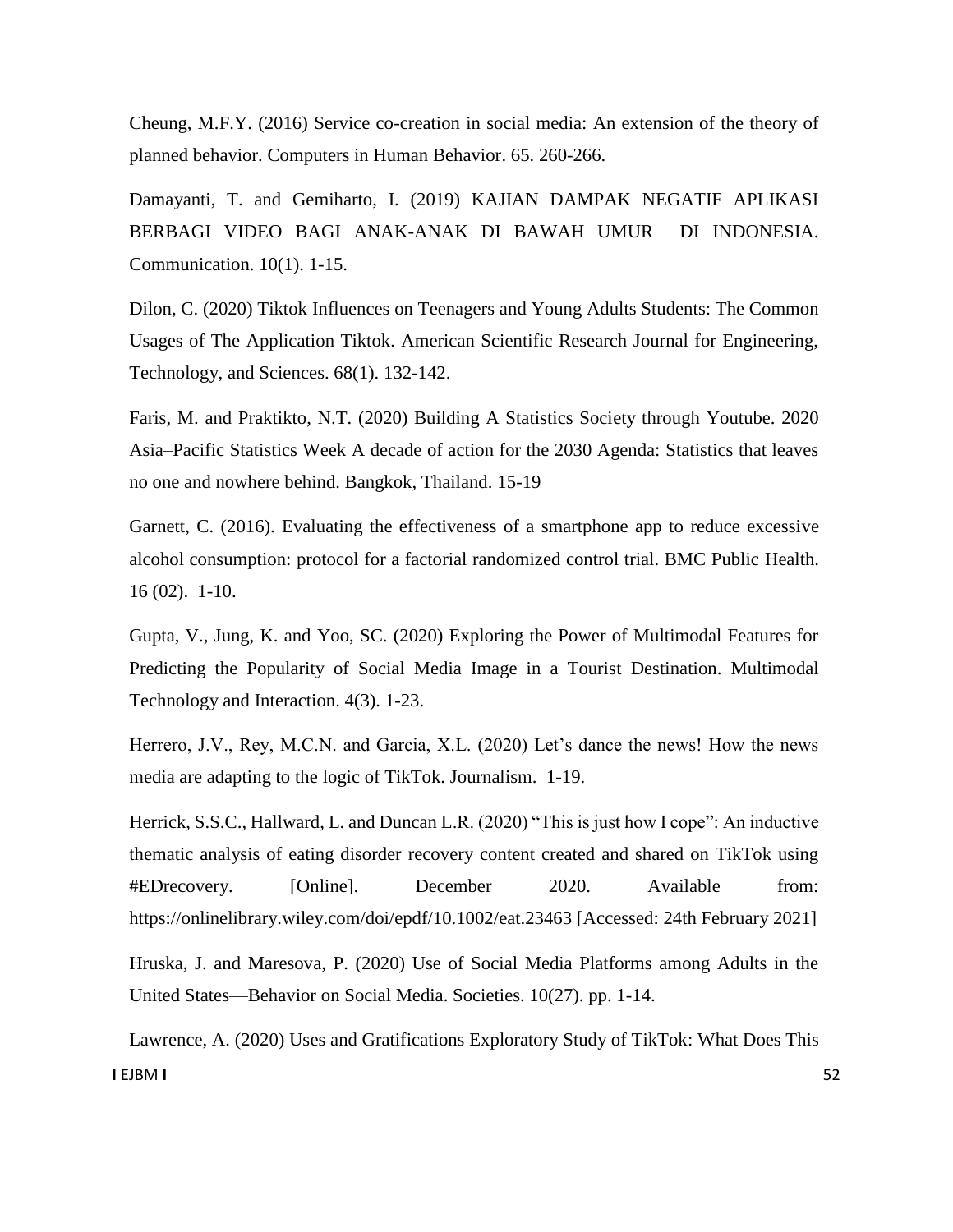Mean for Brands?, University of Edinburgh Business School, United Kingdom

Lee, J. and Hong, I. (2016) Predicting positive user responses to social media advertising: The roles of emotional appeal, informativeness, and creativity. International Journal of Information Management. 36(3). 360-373.

Li, Y., Guan, M., Hammond, P. and Berrey, L. E. (2021) Communicating COVID-19 Information on TikTok: A Content Analysis of TikTok Videos from Official Accounts Featured in the COVID-19 Information Hub. Health Education Research. 1-27.

Lorenzo-Romero, C., Constantinides, E. and Brunink, L. A. (2014) Co-creation: Customer Integration in Social Media Based Product and Service Development. Procedia - Social and Behavioral Sciences. 148. 383-396.

Muzaffar, B. (2016). The Development and Validation of a Scale to Measure Training Culture: The TC Scale. Journal of Culture, Society and Development. 23. 49-58.

Najib, N.M.N., Kusuma,J. and Bibi, Z.H. (2016) Relationship and Effect of Entertainment, Informativeness, Credibility, Personalization and Irritation of Generation Y's Attitudes towards SMS Advertising. The European Proceedings of Social & Behavioural Sciences EpSBS. 3rd International Conference on Business and Economics. 213- 224.

Naslund, J.A., Aschbrenner, K.A., Marsch, L.A. and Bartels, S.J. (2016) The future of mental health care: peer-to-peer support and social media. Epidemiology and Psychiatric Sciences. 25(2). 113-122.

Nasrullah, R. (2018) Peer Riview Etnografi Virtual Riset Komunikasi Budaya Sosioteknologi Di Internet. Jakarta, Indonesia: Simbiosa Rekatama Media.

Obilor, E. I. and Amadi, E. C. (2018) Test for Significance of Pearson's Correlation Coefficient ®. International Journal of Innovative Mathematics, Statistics & Energy Policies. 6(1). 11-23.

**I** EJBM **I** 53 Omar, B. and Dequan, W. (2020) Watch, Share or Create: The Influence of Personality Traits and User Motivation on TikTok Mobile Video Usage. International Journal of Interactive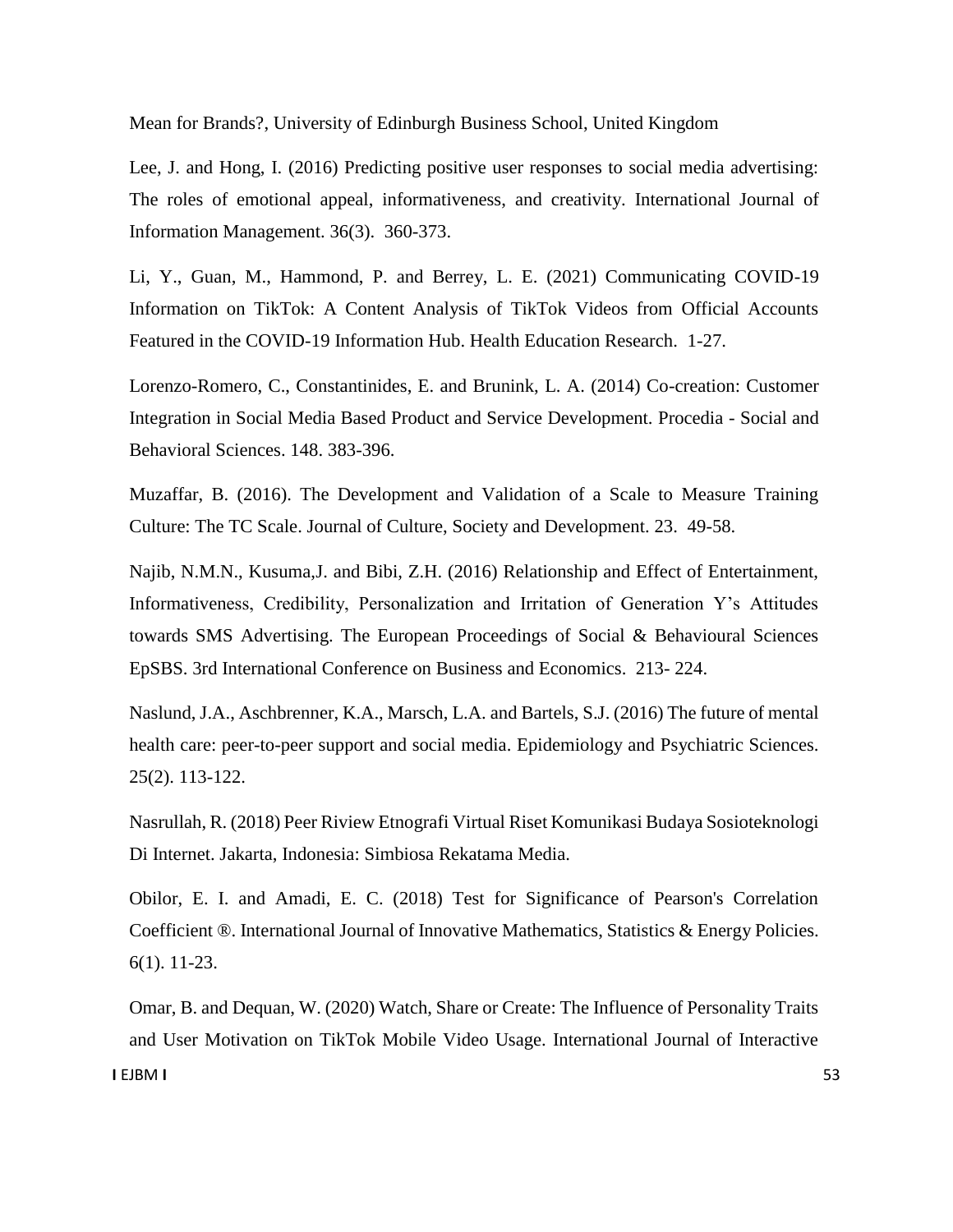Mobile Technology. 14(4). 121-137.

Ponto, J. (2015) Understanding and Evaluating Survey Research. Journal of the advanced practitioner in oncology. 6. 168-171.

Prahalad, C.K. and Ramaswamy, V. (2004) Co-creation experiences: the new practice in value creation. Journal of Interactive Marketing. 18(3). 5-14.

Prianbodo, B 2018, Memahami Pengalaman Komunikasi Orang Tua – Anak Ketika Menyaksikan Tayangan Anak-anak di Media Sosial Tik Tok. Sekolah Tinggi Ilmu Komunikasi Almamater Wartawan Surabaya, Indonesia.

Rathore, A.K., Ilavarasan, O.V. and Dwivedi, Y.K. (2016) Social media content and production co-creation: an emerging paradigm. Journal of Enterprise Information Management. 29(1). 7-18.

Reisinger, H. (1997). The impact of Research Designs on R2 in Linear Regression Models: An Exploratory Meta-analysis. Journal of Empirical Generalisations in Marketing Science. 2. 1-12.

Roopa, S. and Satya, R. M. (2012) Questionnaire Designing for a Survey. The Journal of Indian Orthodontic Society. 46(4). 37-41.

Serrano. J.C.M., Papakyriakopoulus, O. and Hegelich, S. (2020) Dancing to the Partisan Beat: A First Analysis of Political Communication on TikTok: WebSci '20: 12th ACM Conference on Web Science. Association for Computing Machinery. 257-266

Sorrels. (2015). Globalizing Intercultural Communication. California: Sage Publications, Inc. Sugiyanto and Abrori, M. (2020) A Mathematical Model of the Covid-19 Cases in Indonesia (Under and Without Lockdown Enforcement). Biology, Medicine, & Natural Product

Chemistry. 9(1). 15-19.

Tabachnick, B. G.& Fidell, L. S. (2001). Using Multivariate Statistics, Fourth Edition. Needham Heights, MA: Allyn & Bacon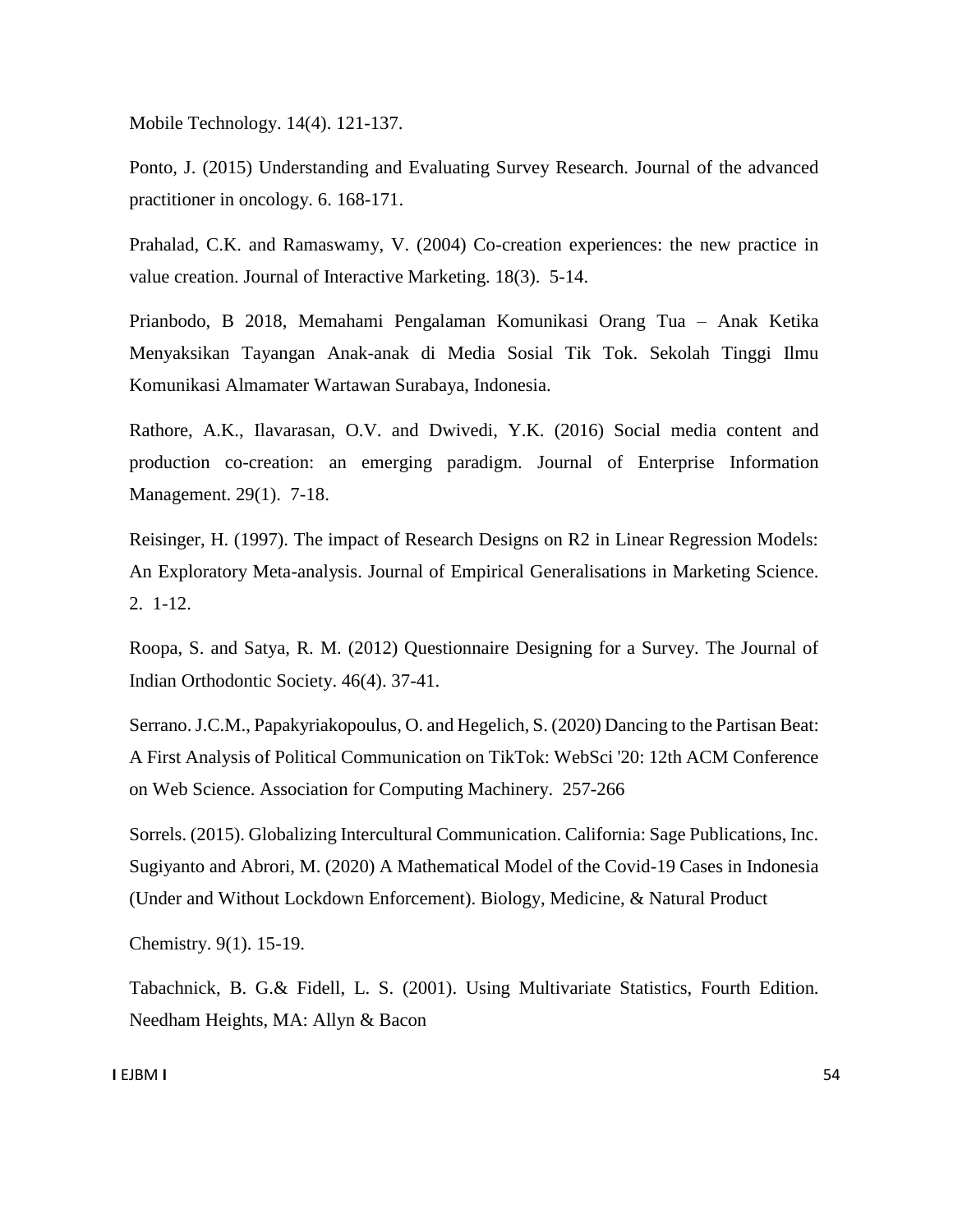United Nation Population Devision (2019) World Population Prospects 2019. [Online].

Available from: https://population.un.org/wpp/ [Accessed: 24th February 2021] Uyanik, G. K. and Güler, N. (2013) A Study on Multiple Linear Regression Analysis.

Vannucci, A. Ohannessian, C.M. and Gagnon, S. (2019) Use of Multiple Social Media Platforms in Relation to Psychological Functioning in Emerging Adults. Emerg. Adulthood. 7. 501–506.

Varleye, K. (2015) The co-creation experience from the customer perspective: Its measurement and determinants. Journal of Service Management. 26(2). 321-342.

Vivek, S.D., Sharon E.B. and Robert M.M. (2012) Customer Engagement: Exploring Customer Relationships Beyond Purchase. Journal of Marketing Theory and Practice. 20 (2). 127–149.

Wandi (2020) Social MediaTik TokinIslamic Perspective. Media and Islamic Communication. 1(1). 13-22.

Wang, Y. (2020) Humor and camera view on mobile short-form video apps influence user experience and technology-adoption intent, an example of TikTok (DouYin). Computers in Human Behavio. 110. 1-9.

Weimann, G. and Masri, N. (2020) Research Note: Spreading Hate on TikTok. Studies in Conflict & Terrorism. 1-14.

Wiwoho, A.R.P., (2020). MAKNA PENGGUNAAN APLIKASI TIK TOK PADA GENERASI Z (STUDI FENOMENOLOGI TERHADAP PENGGUNA APLIKASI TIK TOK) Universitas Multimedia Nusantara, Indonesia.

Woiceshyn, J. and Daellenbach, U. S. (2018) Evaluating Inductive versus Deductive Research in Management Studies: Implications for Authors, Editors, and Reviewers. Qualitative Research in Organizations and Management An International Journal. 13(1). 183- 195.